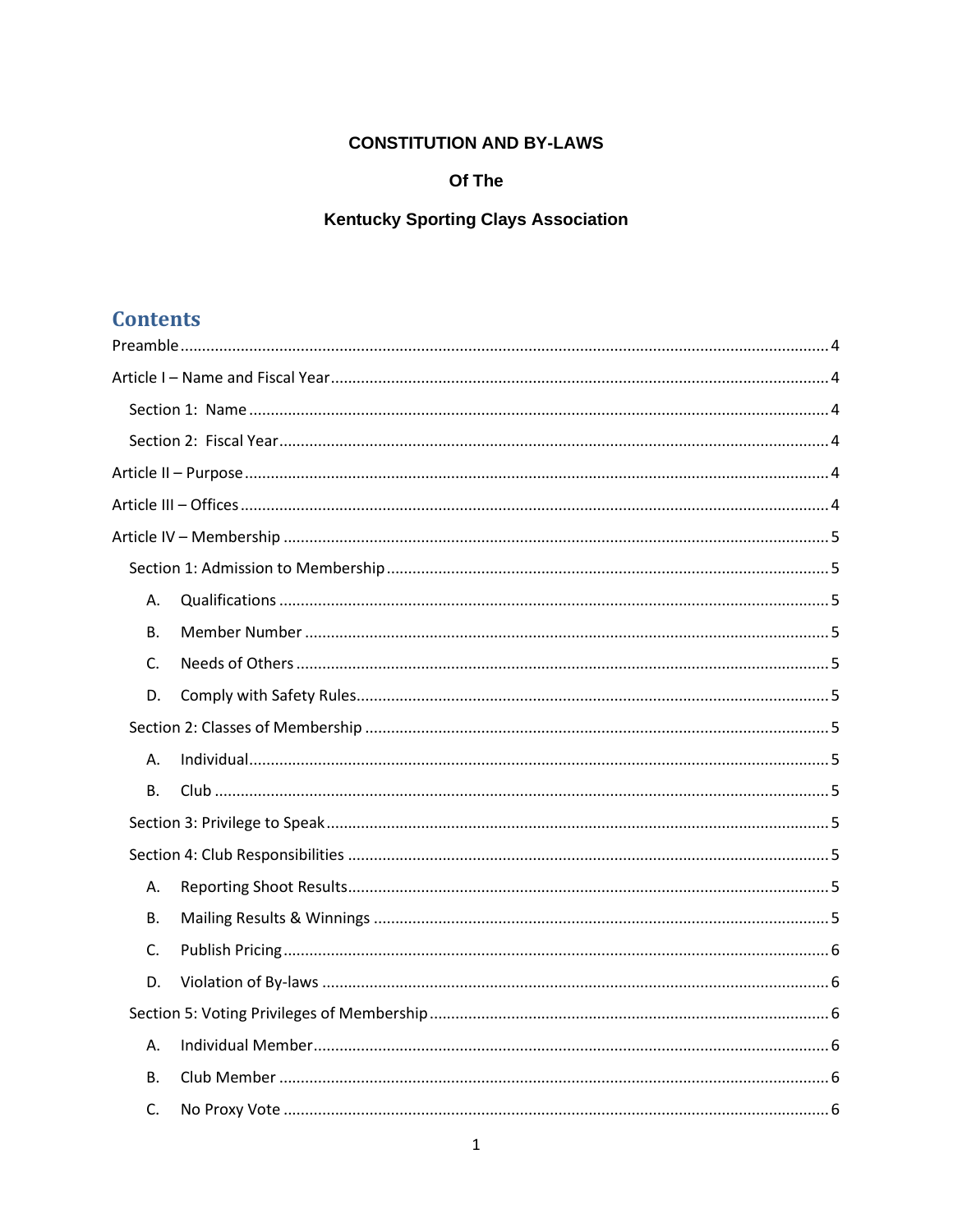| А. |  |  |
|----|--|--|
| В. |  |  |
| C. |  |  |
|    |  |  |
|    |  |  |
| А. |  |  |
| В. |  |  |
| C. |  |  |
| D. |  |  |
|    |  |  |
|    |  |  |
|    |  |  |
|    |  |  |
|    |  |  |
|    |  |  |
|    |  |  |
|    |  |  |
|    |  |  |
|    |  |  |
|    |  |  |
|    |  |  |
|    |  |  |
|    |  |  |
|    |  |  |
|    |  |  |
|    |  |  |
|    |  |  |
|    |  |  |
|    |  |  |
|    |  |  |
|    |  |  |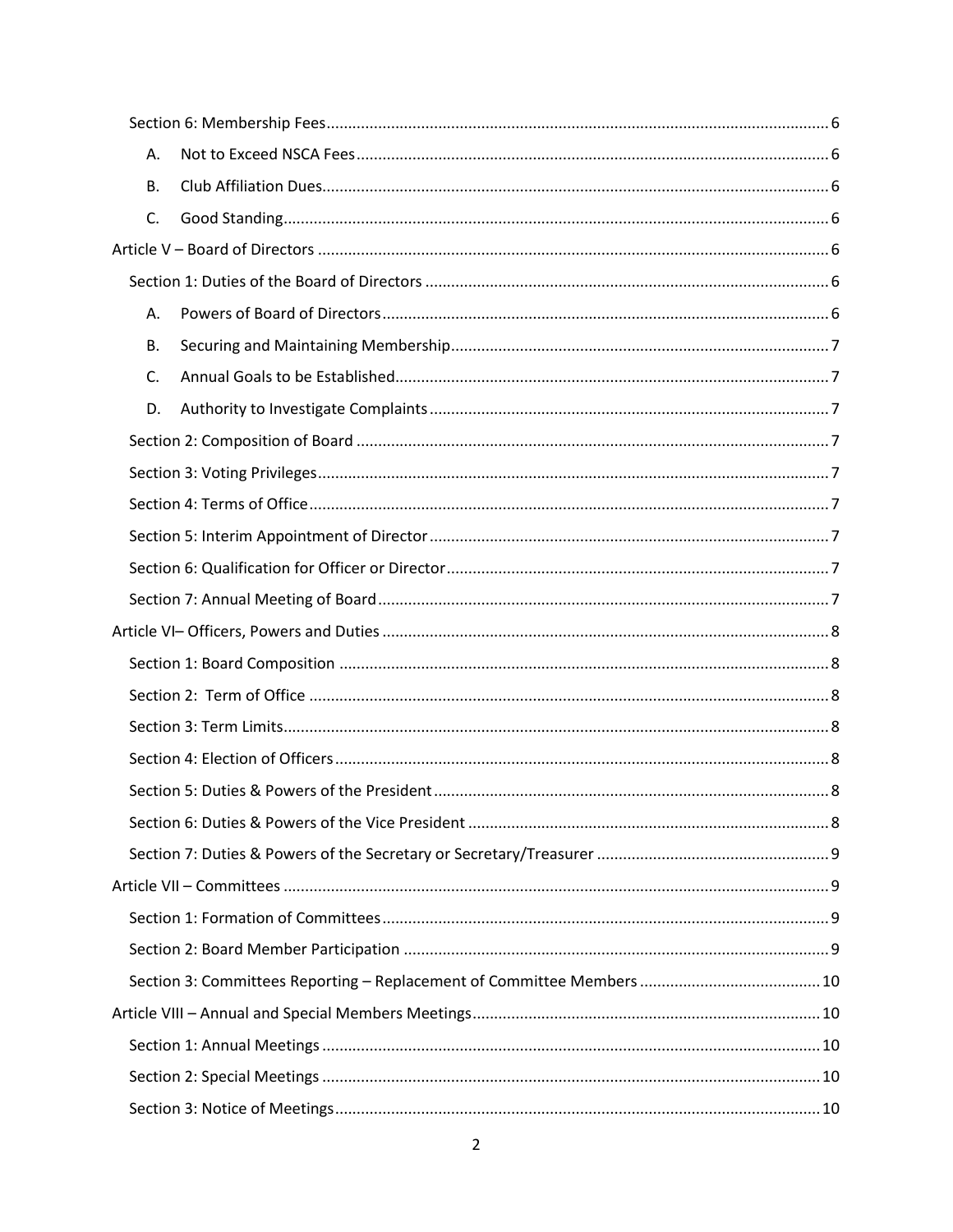| Section 1: |  |  |  |
|------------|--|--|--|
|            |  |  |  |
|            |  |  |  |
|            |  |  |  |
|            |  |  |  |
|            |  |  |  |
|            |  |  |  |
|            |  |  |  |
|            |  |  |  |
|            |  |  |  |
|            |  |  |  |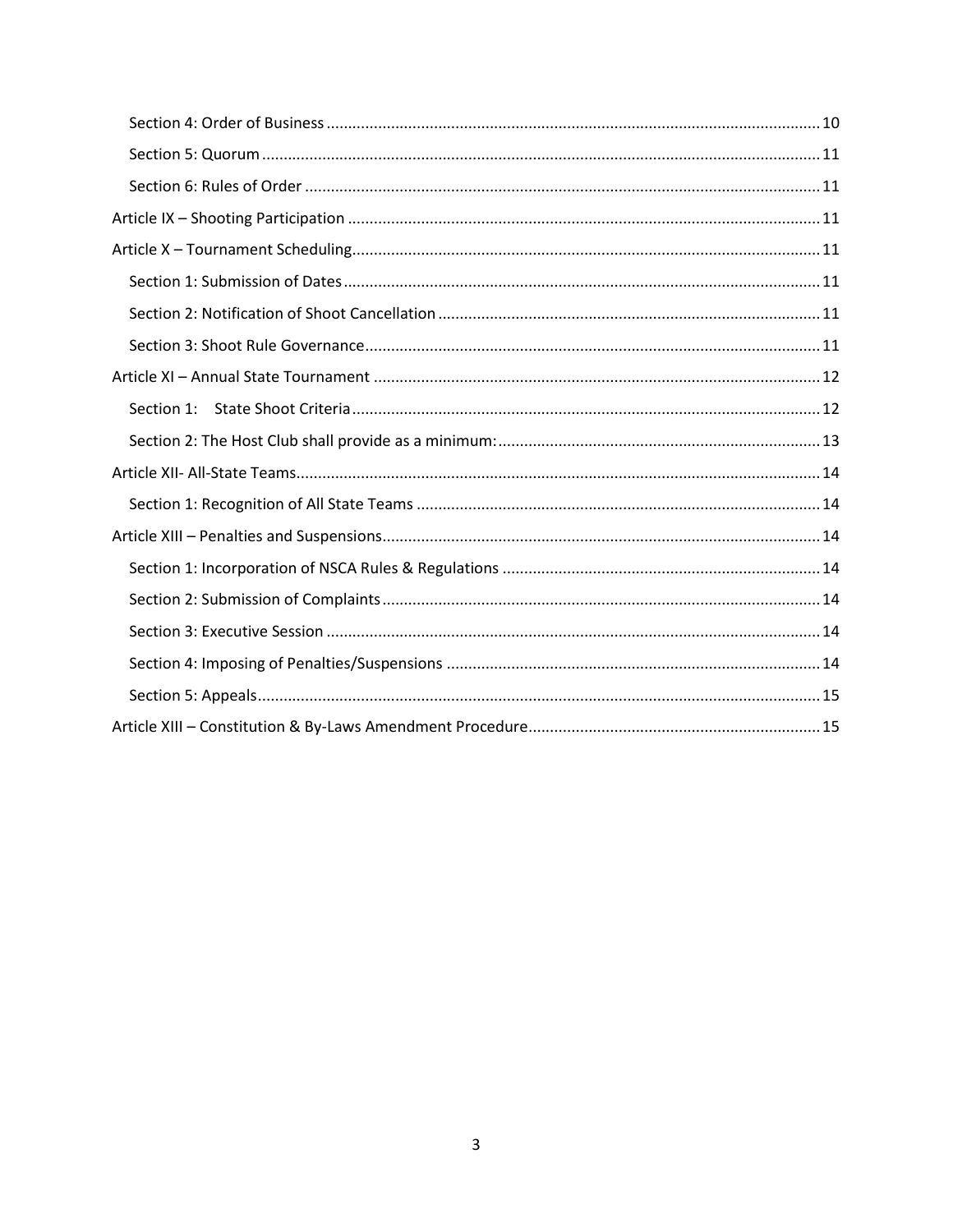## <span id="page-3-0"></span>**Preamble**

The Kentucky Sporting Clays Association, Inc. shall be a non-profit corporation of persons engaged in promotion and education regarding clay target sports, including safety and activities revolving around sporting clays, NSCA 5-Stand, and F.I.T.A.S.C. shooting in the state of Kentucky.

## <span id="page-3-1"></span>**Article I – Name and Fiscal Year**

### <span id="page-3-2"></span>**Section 1: Name**

The name of the corporation shall be the Kentucky SPORTING CLAYS ASSOCIATION, INC. (hereinafter referred to as KYSCA and is incorporated pursuant to the provisions of the Kentucky non-profit corporation code)

### <span id="page-3-3"></span>**Section 2: Fiscal Year**

The fiscal year of the KYSCA shall commence on January 1.

# <span id="page-3-4"></span>**Article II – Purpose**

The purpose of the KYSCA shall be as follows:

- $\triangleright$  The promotion and encouragement of organized sporting clays shooting among the residents of the state of Kentucky.
- $\triangleright$  To increase among KYSCA members the knowledge of the safe handling and proper care of firearms as well as improved shotgun marksmanship education.
- $\triangleright$  To forward the development of those characteristics of honesty, fellowship, self- discipline, team play and self-reliance, which are the essentials of good sportsmanship and the foundation of true patriotism.

# <span id="page-3-5"></span>**Article III – Offices**

The principal office of the KYSCA shall be located at the address of the Secretary (Secretary-Treasurer). Other offices for the transaction of business shall be located at such places as the Board of Directors' designate.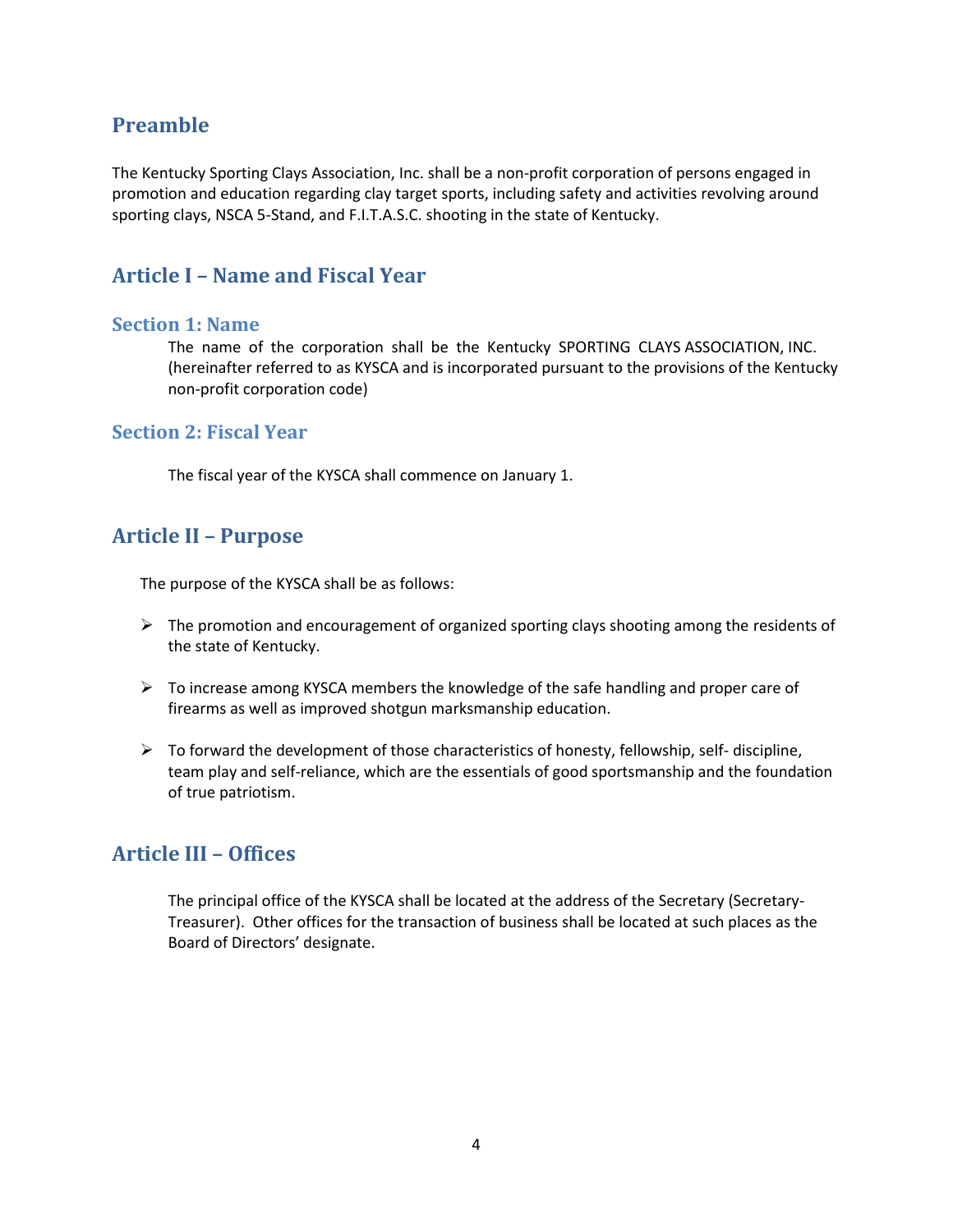# <span id="page-4-0"></span>**Article IV – Membership**

## <span id="page-4-1"></span>**Section 1: Admission to Membership**

- <span id="page-4-2"></span>A. **Qualifications** - Any individual resident of the state of Kentucky who is a member in good standing of the National Sporting Clays Association (hereinafter referred to as the NSCA) shall automatically be a member of KYSCA , provided said resident is not restricted from owning or operating a firearm under any federal or state laws, and unless such membership is terminated for failing to pay any amount owing to KYSCA or for other violations of the terms hereof upon vote of the Board of Directors, or pursuant to a member's election to cease being a member. Any NSCA affiliated club in the state of Kentucky may be a member club of the KYSCA by complying with the terms set forth herein, and any terms set by the Board of Directors in accordance with the rules and regulations of the NSCA.
- <span id="page-4-3"></span>B. **Member Number** - The KYSCA member number will be the same as the NSCA member number.
- <span id="page-4-4"></span>C. **Needs of Others** - Members need to be sensitive and compassionate to the needs of other members.
- <span id="page-4-5"></span>D. **Comply with Safety Rules** - Members must abide by all safety rules adopted by NSCA.

## <span id="page-4-6"></span>**Section 2: Classes of Membership**

- <span id="page-4-7"></span>A. **Individual** – Any individual NSCA member in good standing who resides in the state of Kentucky shall be a member of the Association.
- <span id="page-4-8"></span>B. **Club** – Any club in the state of Kentucky, currently in good standing with the NSCA having at least one sporting clays, NSCA 5-Stand or FITASC course.

## <span id="page-4-9"></span>**Section 3: Privilege to Speak**

Any member in good standing shall have the privilege of discussion or speaking on any subject at any meeting of the members of the KYSCA. The Board of Directors retains the right to limit the time that any member may speak at any annual or special meeting of the members of the KYSCA. All members are welcome to attend any and all meetings of the Board of Directors.

## <span id="page-4-10"></span>**Section 4: Club Responsibilities**

- <span id="page-4-11"></span>A. **Reporting Shoot Results** - It shall be a club's responsibility of reporting shoot results to the KYSCA within fifteen (15) days of the shoot.
- <span id="page-4-12"></span>B. **Mailing Results & Winnings** - The hosting club will be responsible for mailing its winnings and placement information to the shoot champion, runner-up, class winners and all shooters awarded punches within two weeks of completion of shoot.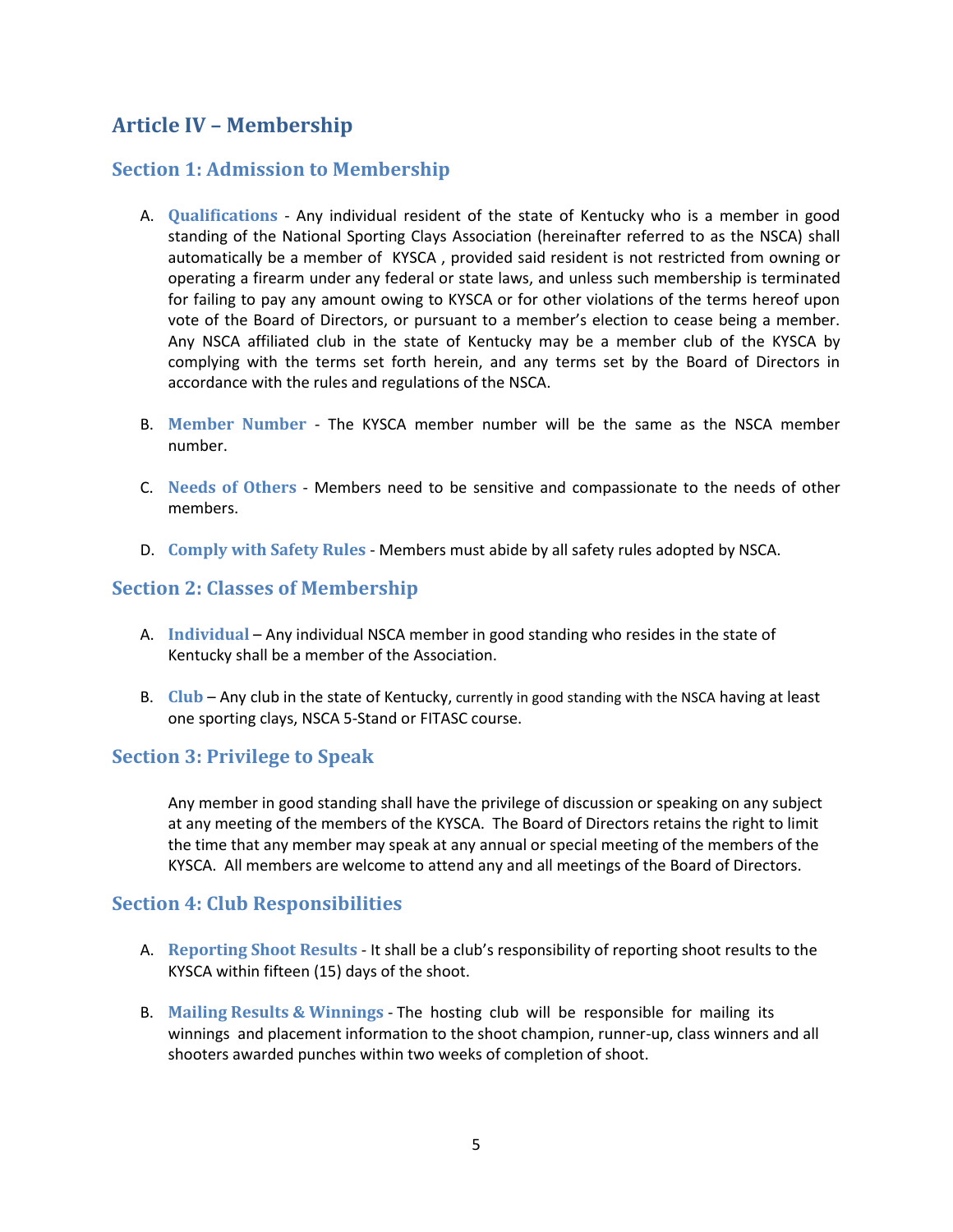- <span id="page-5-0"></span>C. **Publish Pricing** - Clubs hosting shoots must abide by the pricing they have published in their brochure or flyers.
- <span id="page-5-1"></span>D. **Violation of By-laws** - Violations of the by-laws will be dealt with on an individual basis by the Board of Directors. Penalties, subject to NSCA review, may include temporary suspension of registered events, probationary status or expulsion from the KYSCA.

### <span id="page-5-2"></span>**Section 5: Voting Privileges of Membership**

- <span id="page-5-3"></span>A. **Individual Member** - An individual member shall be entitled to one vote at all called and special meetings of the Association.
- <span id="page-5-4"></span>B. **Club Member** - A club member shall be entitled to one vote at all called and special meetings of the Association.
- <span id="page-5-5"></span>C. **No Proxy Vote** - No member or club shall be permitted to cast the vote of any other member or club not present at any called or special meeting.

### <span id="page-5-6"></span>**Section 6: Membership Fees**

- <span id="page-5-7"></span>A. **Not to Exceed NSCA Fees** - Each individual NSCA member shall be charged a state administration fee of .3 cents (Three cents) per target in any registered competition in the state of Kentucky, regardless of residence. State administration fees shall be used to pay the expenses of the KYSCA and other activities that support clubs and members as the Board of Directors or members may direction from time to time. This fee may be adjusted by a vote of the Board of Directors. The primary purpose is to use these funds to support the Kentucky State Championship.
- <span id="page-5-8"></span>B. **Club Affiliation Dues** - There are no club dues required at this time.
- <span id="page-5-9"></span>C. **Good Standing** - No club shall be given any privileges of a club in good standing until their shoot fees are paid.

## <span id="page-5-10"></span>**Article V – Board of Directors**

### <span id="page-5-11"></span>**Section 1: Duties of the Board of Directors**

<span id="page-5-12"></span>A. **Powers of Board of Directors** - The Board of Directors shall have all of the fiduciary powers and duties regular customary to Boards of Directors of corporations, including the supervisory direction of the financial and business affairs of this corporation, the preparation of an annual budget, and provision for adequate reserves to insure financial solvency of the corporation. The Board of Directors shall have full charge of all matters covered by the Constitution and bylaws, including special meetings, conference calls and any and all other business that is reasonably presumed to fall within the powers or duties of the Board.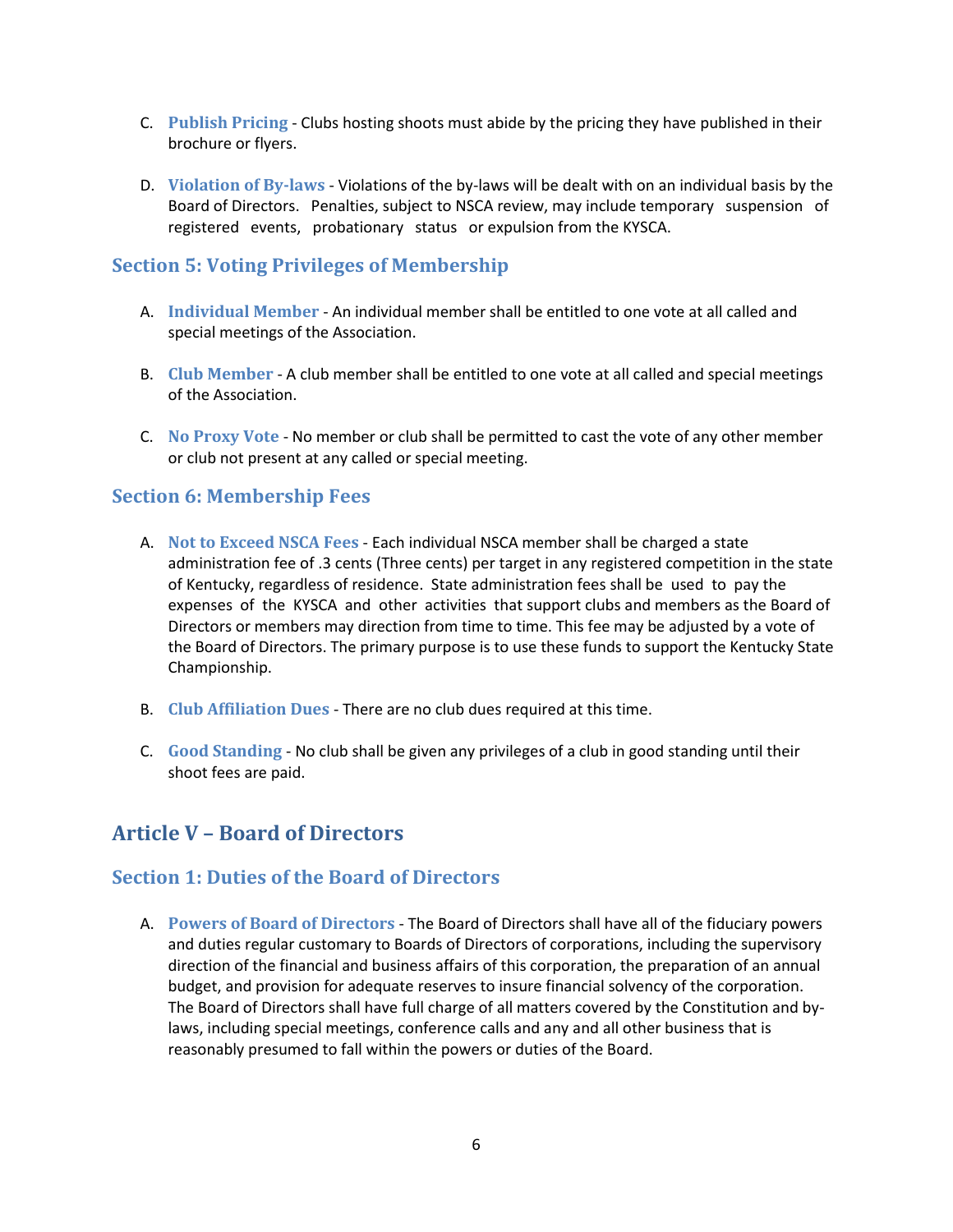- <span id="page-6-0"></span>B. **Securing and Maintaining Membership** - Recognizing that membership is fundamental to the success of the association; the board shall strive constantly to secure and maintain a membership which shall include all eligible sporting clay shooters in the state of Kentucky.
- <span id="page-6-1"></span>C. **Annual Goals to be Established** - The Board of Directors shall make an annual review of the activities during the past year and establish goals to be carried out during the ensuing year.
- <span id="page-6-2"></span>D. **Authority to Investigate Complaints** - The Board of Directors shall have the authority to conduct investigations or hearings relative to any complaint against any member which in the opinion of the Board, is guilty of non-sportsmanlike conduct or any prejudicial acts that are detrimental to the best interest of the KYSCA and to take such action as the Board deems appropriate, subject to NSCA procedures and rules, including termination of such member's membership.

### <span id="page-6-3"></span>**Section 2: Geography of Board**

The Board of directors shall consist of the President, Vice President, Secretary/Treasurer (or Secretary and Treasurer), 5 Directors who are KYSCA members in good standing. All board members shall register at least 500 "in-state" targets each calendar year to remain eligible. In addition to the members listed above, all elected national delegates shall also serve as board members for the duration of their election period. Each member of the Board of directors shall be elected by the members of the Association.

### <span id="page-6-4"></span>**Section 3: Voting Privileges**

Each member of the Board of Directors shall be entitled to one vote at all meetings of the Board.

### <span id="page-6-5"></span>**Section 4: Terms of Office**

Officers, club representative, State delegates, and directors shall serve for terms of 3 (three) year(s) or until their successors are elected.

### <span id="page-6-6"></span>**Section 5: Interim Appointment of Director**

A regular Director vacancy occurring on the Board of Directors may be filled by the appointee of the President with an affirmative vote of a majority of the Board of Directors. The Director chosen shall hold office until the next election of the Board of Directors by members.

### <span id="page-6-7"></span>**Section 6: Qualification for Officer or Director**

Officers, State delegates, and Directors must be individual members to stand for election.

#### <span id="page-6-8"></span>**Section 7: Annual Meeting of Board**

The annual meeting of the board of Directors will take place during the first 2 (Two) weeks of January.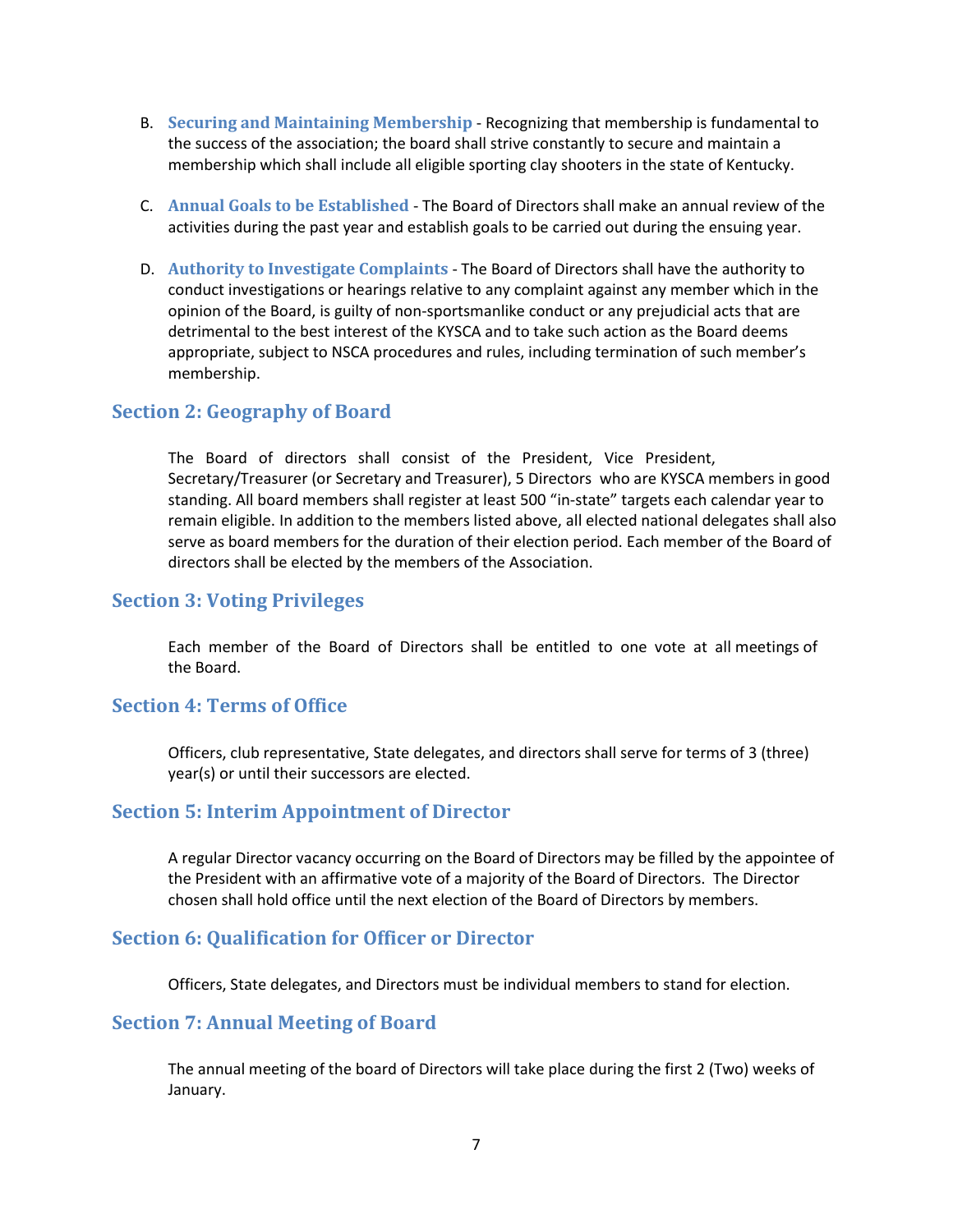# <span id="page-7-0"></span>**Article VI– Officers, Powers and Duties**

## <span id="page-7-1"></span>**Section 1: Board Composition**

The elected Board members of the KYSCA Shall be 5 (Five) Directors (at-large or by area) and two (2) elected delegates will be elected by the general membership. Once elected, the board will elect the officers. The Officer positions shall be President, Vice-President, Secretary, and Treasurer.

## <span id="page-7-2"></span>**Section 2: Term of Office**

The terms of office for all officers shall be for terms of three (3) years or until their successors are elected.

## <span id="page-7-3"></span>**Section 3: Term Limits**

Officers and Directors shall not have term limits.

## <span id="page-7-4"></span>**Section 4: Election of Officers**

The election of officers and directors shall be conducted by mail ballot sent to the NSCA address of record of each KYSCA member in good standing.

### <span id="page-7-5"></span>**Section 5: Duties & Powers of the President**

- A. The President shall preside over all meetings of members and directors.
- B. The President shall, subject to the direction and control of the directors, direct the affairs of the association.
- C. The President shall call the Board of Directors together whenever necessary. The Directors participating shall constitute a forum, and such meetings may be conducted by electronic or Tele communications.
- D. The President shall sign, as President, all contracts, notes and instruments when so directed by the Board of Directors.
- E. The President shall discharge such other duties as maybe required of him by these by-laws or by the Board of Directors.

## <span id="page-7-6"></span>**Section 6: Duties & Powers of the Vice President**

A. The Vice President shall preside in the President's place if the President is unable to preside over any meeting.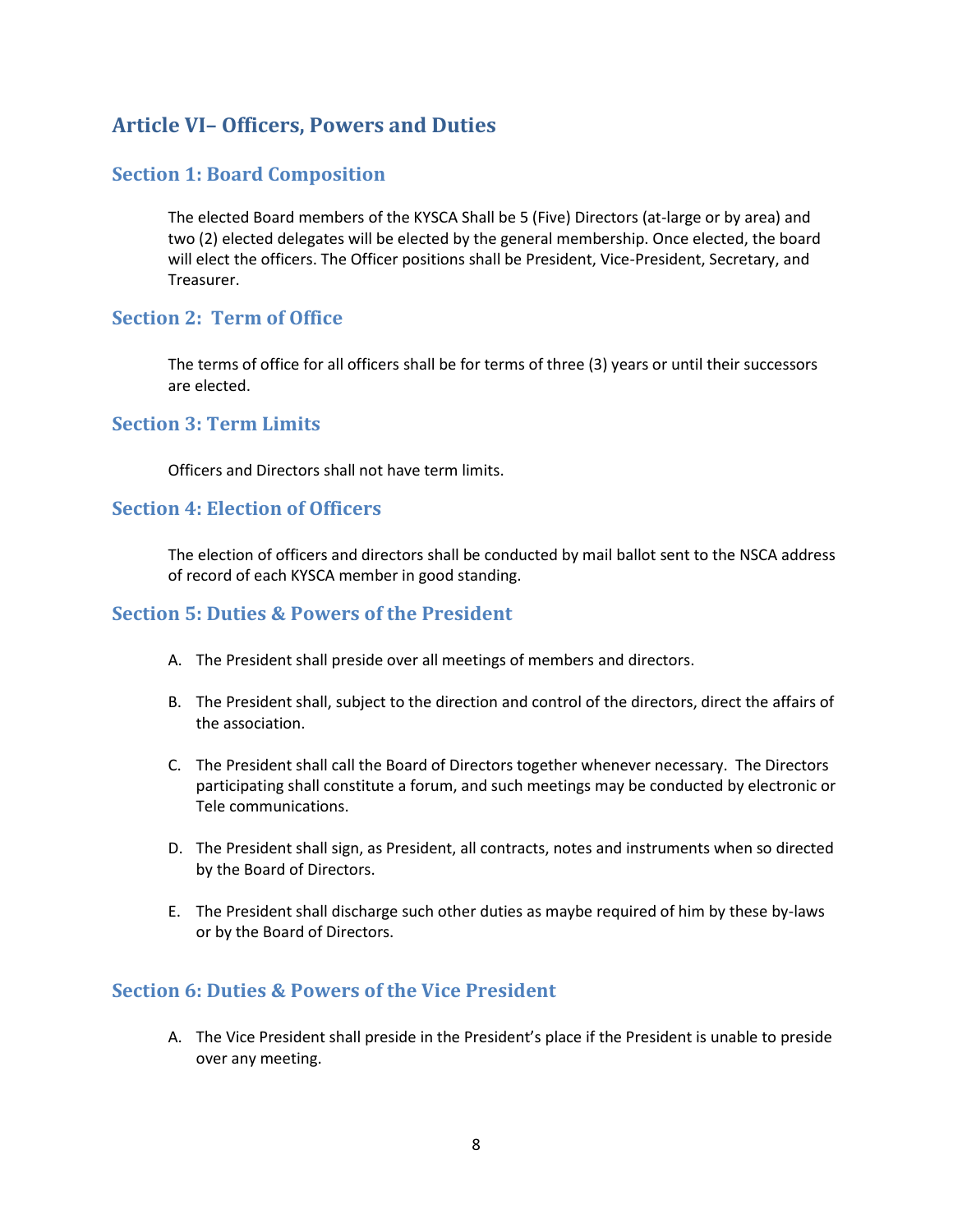- B. The vice President shall have the responsibility for the general promotion of clay shooting in the state of Kentucky.
- C. He/she shall aid any new group in the organization of any clay shooting club under the auspices of the KYSCA and NSCA.
- D. He/she shall perform such other duties as the Board of Directors may require.

### <span id="page-8-0"></span>**Section 7: Duties & Powers of the Secretary or Secretary/Treasurer**

- A. The Secretary/Treasurer shall preside in the President's place if the President and Vice President are unable to preside over any meeting.
- B. The Secretary/Treasurer shall be responsible to keep minutes of the KYSCA meetings.
- C. He/she shall issue all notices to membership.
- D. He/she shall submit proposed shoot dates to the NSCA.
- E. He/she shall maintain a list of members consistent with NSCA.
- F. The Secretary/Treasurer shall be the custodian of all monies, trophies, securities and vouchers of the KYSCA and shall preserve the receipts of all monies paid out.
- G. He/she is authorized to receive all funds due the KYSCA and place funds in any bank or banks as the Board of Directors directs.
- H. Disbursements will be authorized by the President or Vice President or directed by the vote of KYSCA members at the annual State Meeting.
- I. A detailed report of all monies received and distributed by the secretary/Treasurer shall be made at the Annual State KYSCA meeting.

## <span id="page-8-1"></span>**Article VII – Committees**

### <span id="page-8-2"></span>**Section 1: Formation of Committees**

Various committees shall be appointed as is deemed necessary by the Board of Directors. All committee members shall be appointed for a period not to exceed one year.

### <span id="page-8-3"></span>**Section 2: Board Member Participation**

If possible, each committee shall include a board member. All members including the chairperson shall be appointed by the president with the approval of the Board of Directors.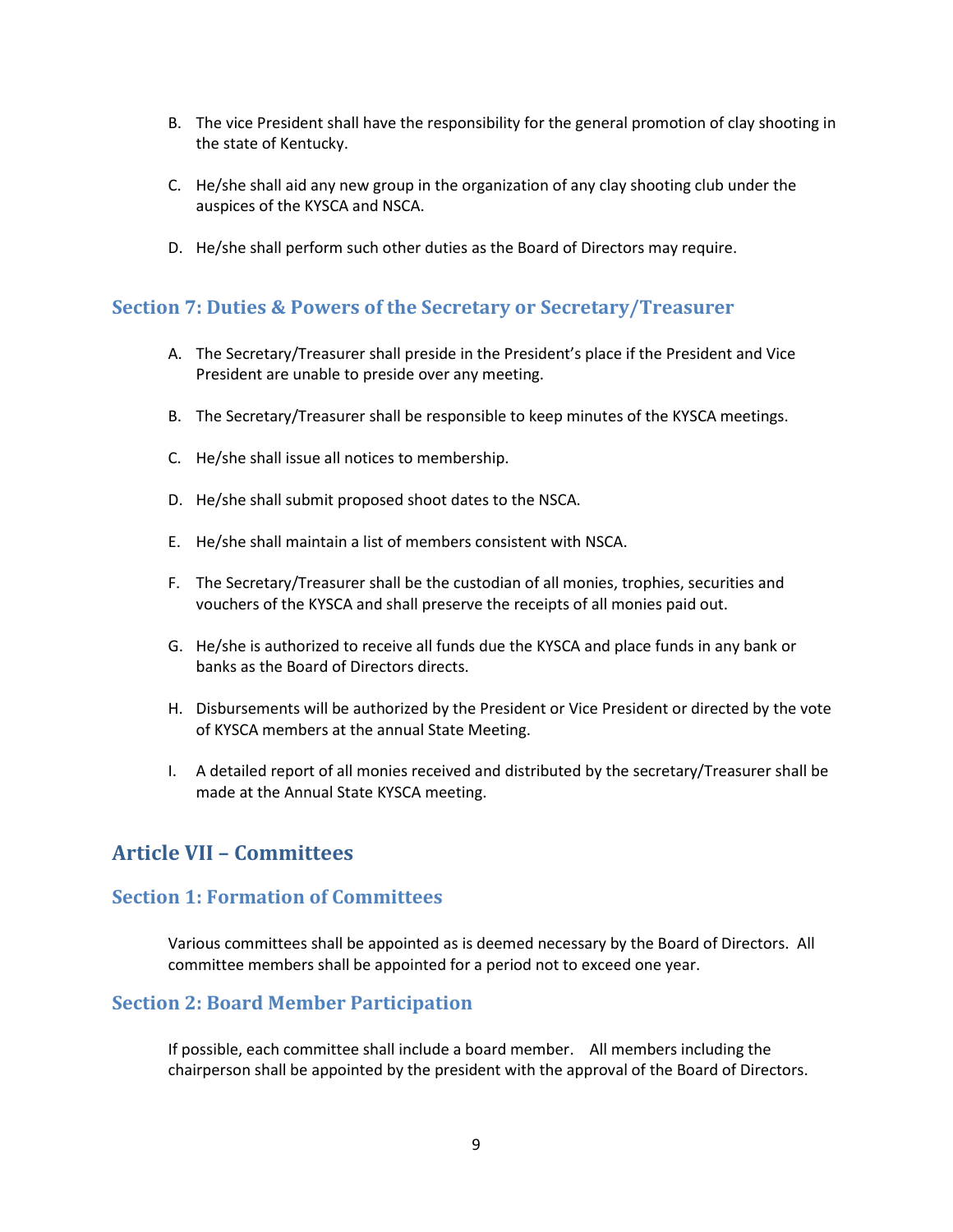## <span id="page-9-0"></span>**Section 3: Committees Reporting – Replacement of Committee Members**

All committees are directly responsible to the president. Any committee or committee member not functioning to the satisfaction of the president can be replaced or changed at any time as is deemed necessary by the president.

# <span id="page-9-1"></span>**Article VIII – Annual and Special Members Meetings**

## <span id="page-9-2"></span>**Section 1: Annual Meetings**

The Annual State Meeting of the members of the KYSCA shall be held at the State Sporting Clays Shoot.

## <span id="page-9-3"></span>**Section 2: Special Meetings**

The Board of Directors shall have the right to call a special meeting of the membership at any time. Ten percent of the membership may also file a petition stating the specific business to be brought before the corporation and thus call a special meeting at any time. Upon the filing of such petition, the Board of Directors shall call such special meeting.

## <span id="page-9-4"></span>**Section 3: Notice of Meetings**

Notice of all annual or special meetings, together with a statement of the purpose thereof shall be mailed to each member at least thirty (30) days prior to the meeting. The cost of providing notice of a special meeting called due to a petition of the members shall be borne by those members signing the petition.

## <span id="page-9-5"></span>**Section 4: Order of Business**

The order of business at all meeting shall be as follows:

- A. Roll call and seating of Board Members
- B. Reading of Minutes (at the Annual State Meeting reading of the previous Annual Minutes shall be read.)
- C. Public forum (limited to 15 minutes)
- D. Reports of Officers
- E. Reports of Committees
- F. Amendments to the Constitution and By-Laws
- G. Unfinished business
- H. Election of Officers (Annual state Meeting only)
- I. Awarding next Annual State Tournament (if selected at that time).
- J. New Business
- K. Adjournment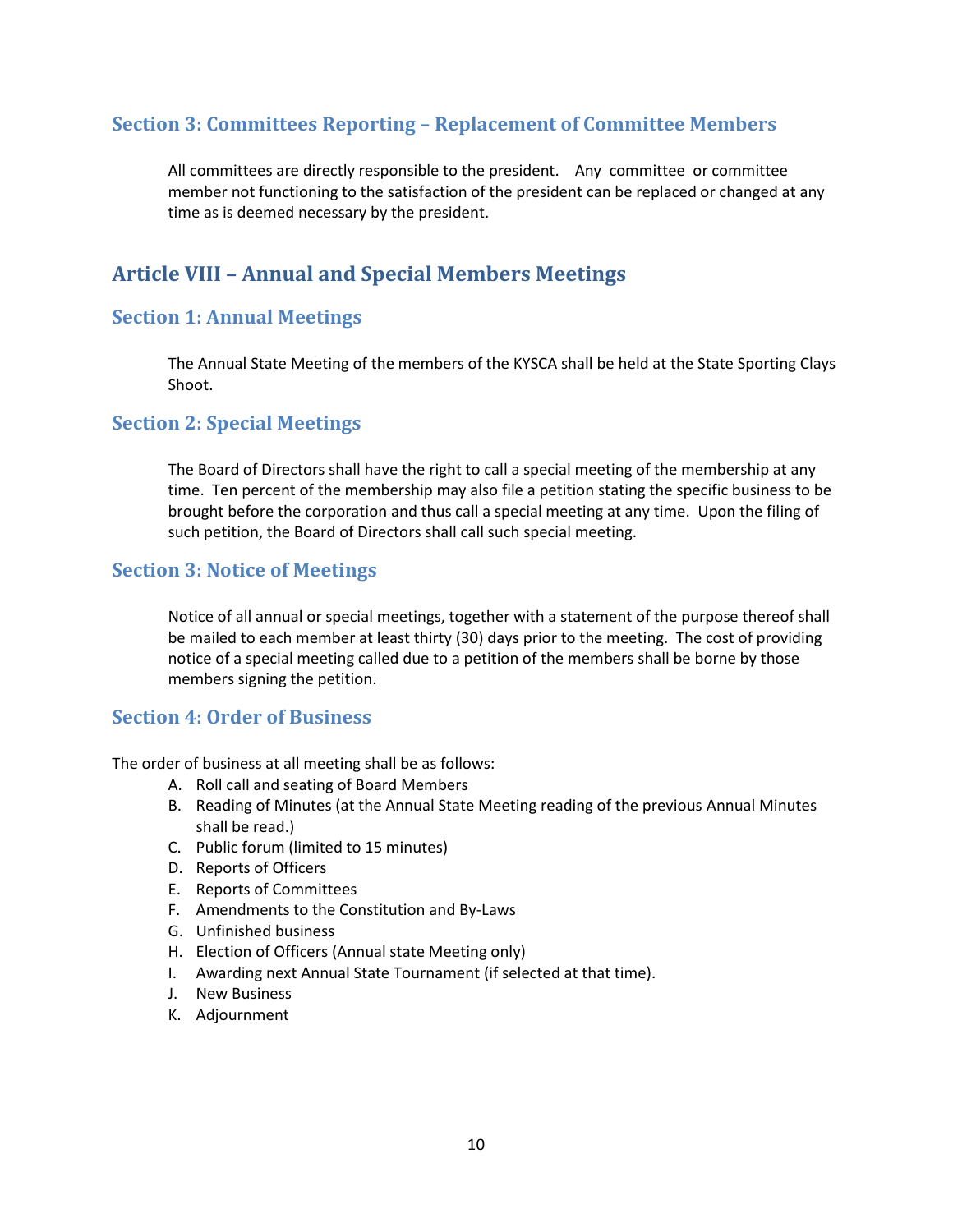### <span id="page-10-0"></span>**Section 5: Quorum**

The members appearing at any meeting in person shall constitute a quorum for the transaction of business.

### <span id="page-10-1"></span>**Section 6: Rules of Order**

The rules contained in the current edition of Robert's Rules of Order Newly Revised shall govern the Association in all cases to which they are applicable and in which they are not inconsistent with these by-laws and any special rules of order the Association may adopt.

## <span id="page-10-2"></span>**Article IX – Shooting Participation**

Any individual member in good standing with KYSCA and NSCA and not in violation of any State or Federal laws or regulations relating to firearms shall be allowed to come upon the grounds of any member club holding a registered open shoot and participate in that shoot. Any member club finding it necessary to deviate from an article of the by-laws shall obtain written permission from the Board of Directors of the KYSCA.

## <span id="page-10-3"></span>**Article X – Tournament Scheduling**

### <span id="page-10-4"></span>**Section 1: Submission of Dates**

Any member club desiring to register a tournament with KYSCA shall make its application for such dates to the Secretary of the KYSCA before September  $15<sup>th</sup>$  of the year prior to the year of the shoot or shoots. All shoot dates must be approved by the KYSCA Board of Directors and forwarded on to NSCA before October 1st of each year.

## <span id="page-10-5"></span>**Section 2: Notification of Shoot Cancellation**

If a club chooses a shoot date and then cancels that shoot, notification to the KYSCA and the NSCA is required. It is the sole responsibility of the host club to notify shooters that the tournament has been cancelled.

### <span id="page-10-6"></span>**Section 3: Shoot Rule Governance**

The latest revised rules of the NSCA shall govern all tournaments sanctioned by the KYSCA. Alternatively State Associations may elect to schedule tournaments in the following manner:

A. Any member club desiring to register a tournament with the NSCA shall make its application through the treasurer of the KYSCA in order that the date of said tournament maybe recorded by the Treasurer and the records of the KYSCA be kept up to date.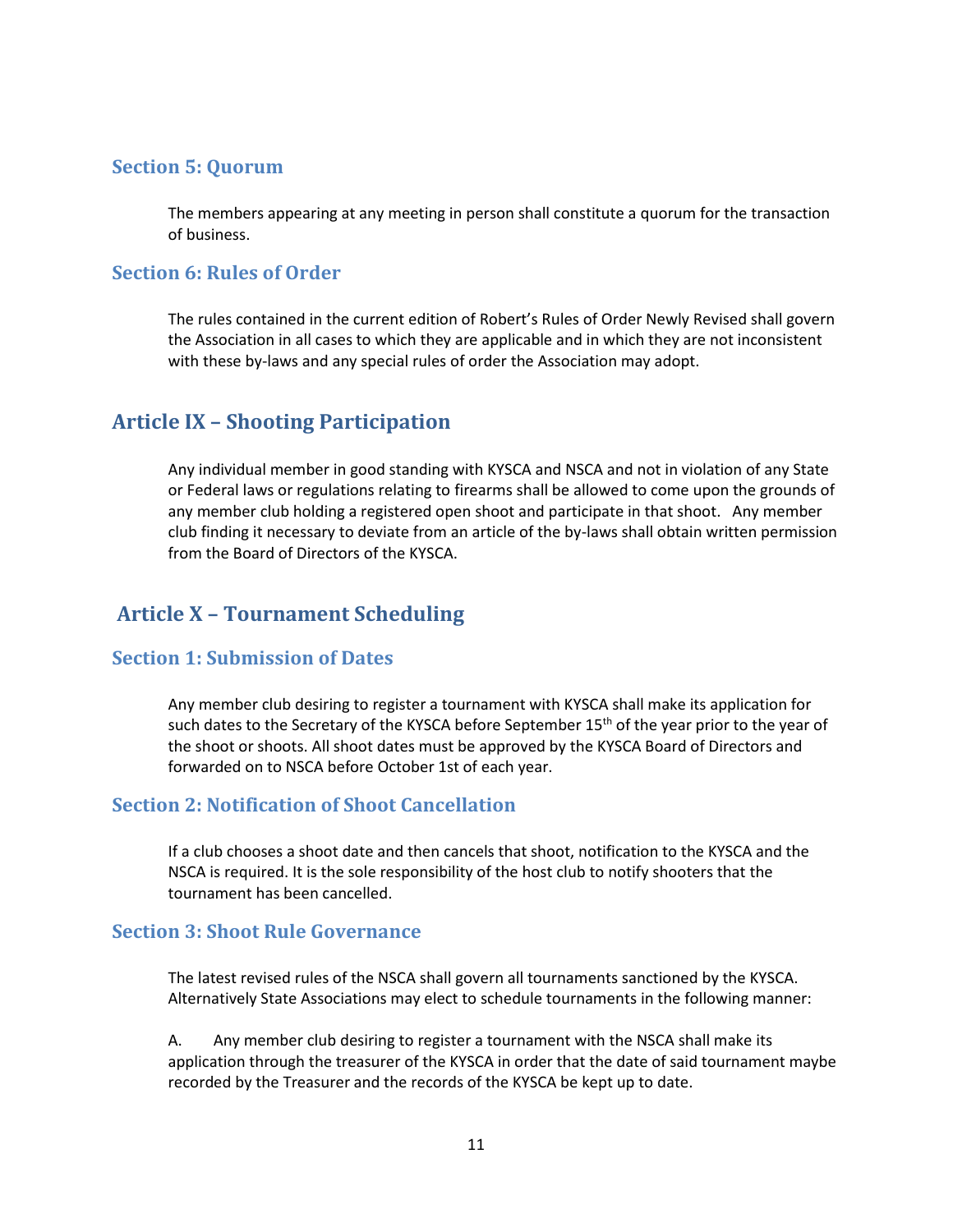B. Tournament dates shall initially be registered at a range owners meeting. Tournament dates shall be selected by the following process:

- 1. Clubs with tournaments that have averaged an attendance of more than 100 registered shooters for immediate past three year period shall have priority for the same date and tournament.
- 2. After the priority tournaments are scheduled, all clubs will determine their order of date selection by lottery.
- 3. Clubs will then select tournament dates in ascending order of their lottery number. Each club will select one date per round. Dates selected may not be changed unless all other member clubs agree to the change. Clubs within 150 miles of fellow member clubs are requested not to select the same dates for a tournament.
- 4. Dates selected will be approved and submitted to the NSCA.
- 5. If a club chooses a shoot date and then cancels that shoot, written notification to the KYSCA Secretary and the NSCA is required. It is the sole responsibility of the club to notify the KYSCA members that the tournament has been cancelled.
- 6. No member of the KYSCA Board of Directors may act as an agent for any range for the selection of shoot dates.
- 7. Range owners or their authorized representative must be present at the tournament selection meeting to participate in the selection of shoot dates.
- 8. Clubs may apply to the KYSCA Secretary for dates not selected during the tournament selection meeting at any time.

## <span id="page-11-0"></span>**Article XI – Annual State Tournament**

Any member club that fully meets the following Host Club requirements may submit a bid to the KYSCA Board of Directors.

### <span id="page-11-1"></span>**Section 1: State Shoot Criteria**

To provide for a fair and impartial opportunity for all member clubs to host the State Shoot, the KYSCA shall utilize a state shoot rotation using the following guidelines:

A. To be eligible, a member club must host a minimum of three (3) registered NSCA events in the preceding year.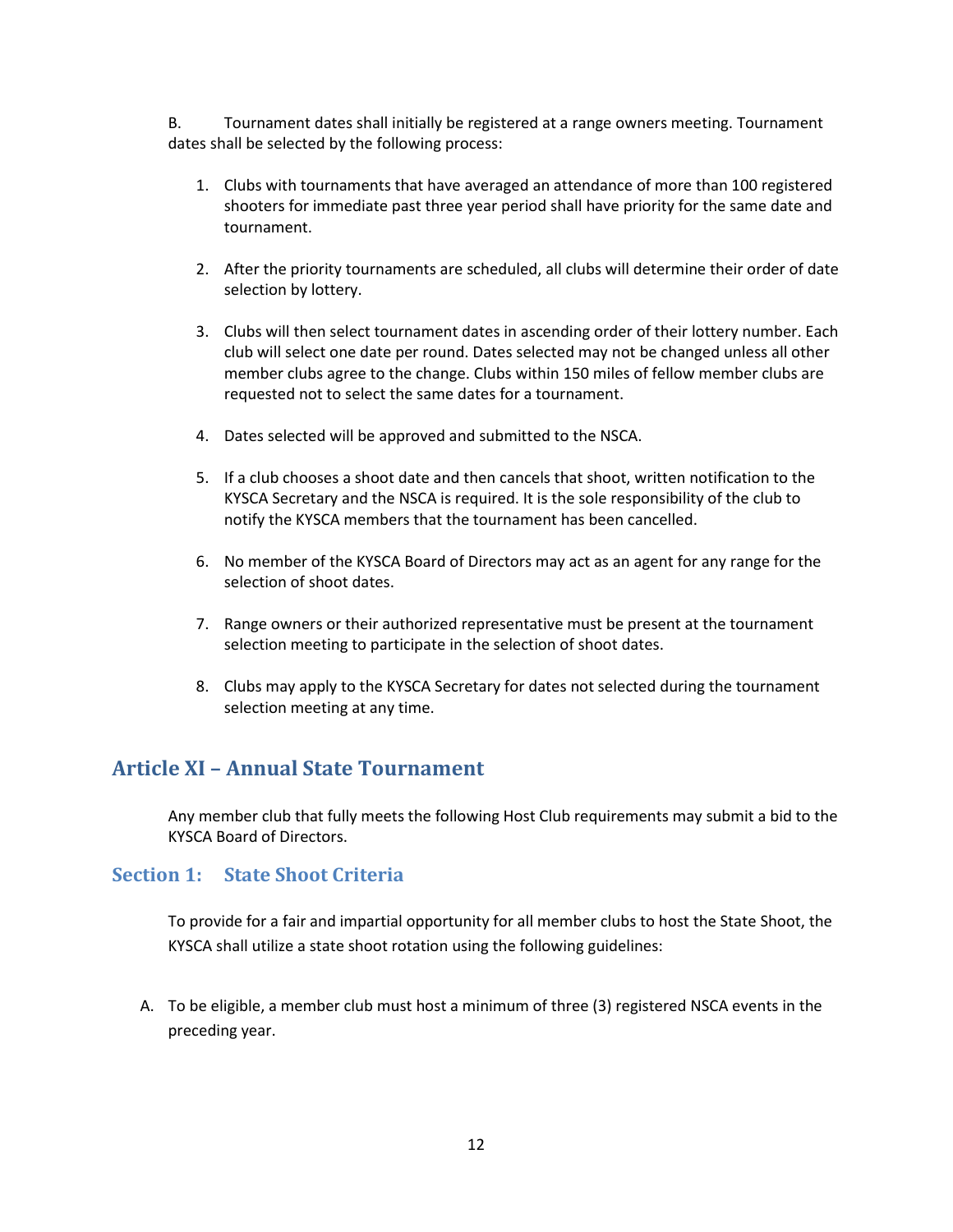- B. Once established the rotation shall not change unless new member clubs are added, and those new clubs will be added to the end of the rotation.
- C. The KYSCA board will continue to set the Main Event entry fee and the portion that is paid to the KYSCA from that entry fee. Once set, that amount will be the same for all clubs within the rotation until the cycle completes and new fees are established. (The fee to KYSCA may be adjusted at the discretion of the KYSCA board in cases where there are large unforeseen circumstances, such as large-scale target price increases).
- D. In June of the current shooting year, the KYSCA board will inquire with the next club in the established rotation to ascertain if they wish to host the State Shoot for the following year. If the response is yes, an acknowledgement letter will be sent with guidelines established by the board with the shoot requirements. That agreement shall be signed by the new host club and returned to the KYSCA prior to the current year State Shoot, so that the announcement of the next shoot can be made at the current year shoot. Should the following year host club decline to host for that year, they must notify the KYSCA board immediately in writing and the next club in the rotation will be offered the shoot for the following year.
- E. Should a club which has been awarded a State Shoot default on their commitment to the KYSCA, the KYSCA Board of Directors may assign the tournament to any KYSCA Club the Board of Directors feels would provide a quality State Shoot.
- F. The club awarded the State Shoot must prove to the KYSCA Board of Directors to their satisfaction, compliance with a minimum set of requirements as stated below, 180 days prior to the scheduled shoot date. The Board of Directors must also approve the State Shoot program 180 days prior to the tournament date. The Board of Directors has sole discretion as to the format and agenda of the State shoot.
- G. Should a club which has been awarded a State Shoot default on their commitment to the KYSCA, the KYSCA Board of Directors may assign the tournament to any KYSCA Club the Board of Directors feels would provide a quality State Shoot.

## <span id="page-12-0"></span>**Section 2: The Host Club shall provide as a minimum:**

- A. A two-day main event with a 100 bird course each day. Registered, classed events of at least 1 of the following FITASC, NSCA 5-Stand, 20 gauge, 28 gauge and .410 bore with a minimum of 50 targets each. One trapper and one scorekeeper shall be at each station when manual traps are used, otherwise scorekeeper only.
- B. Provide certificate of liability insurance with Kentucky Sporting Clays Association listed as additionally insured for the event, in an amount approved by the Board of Directors.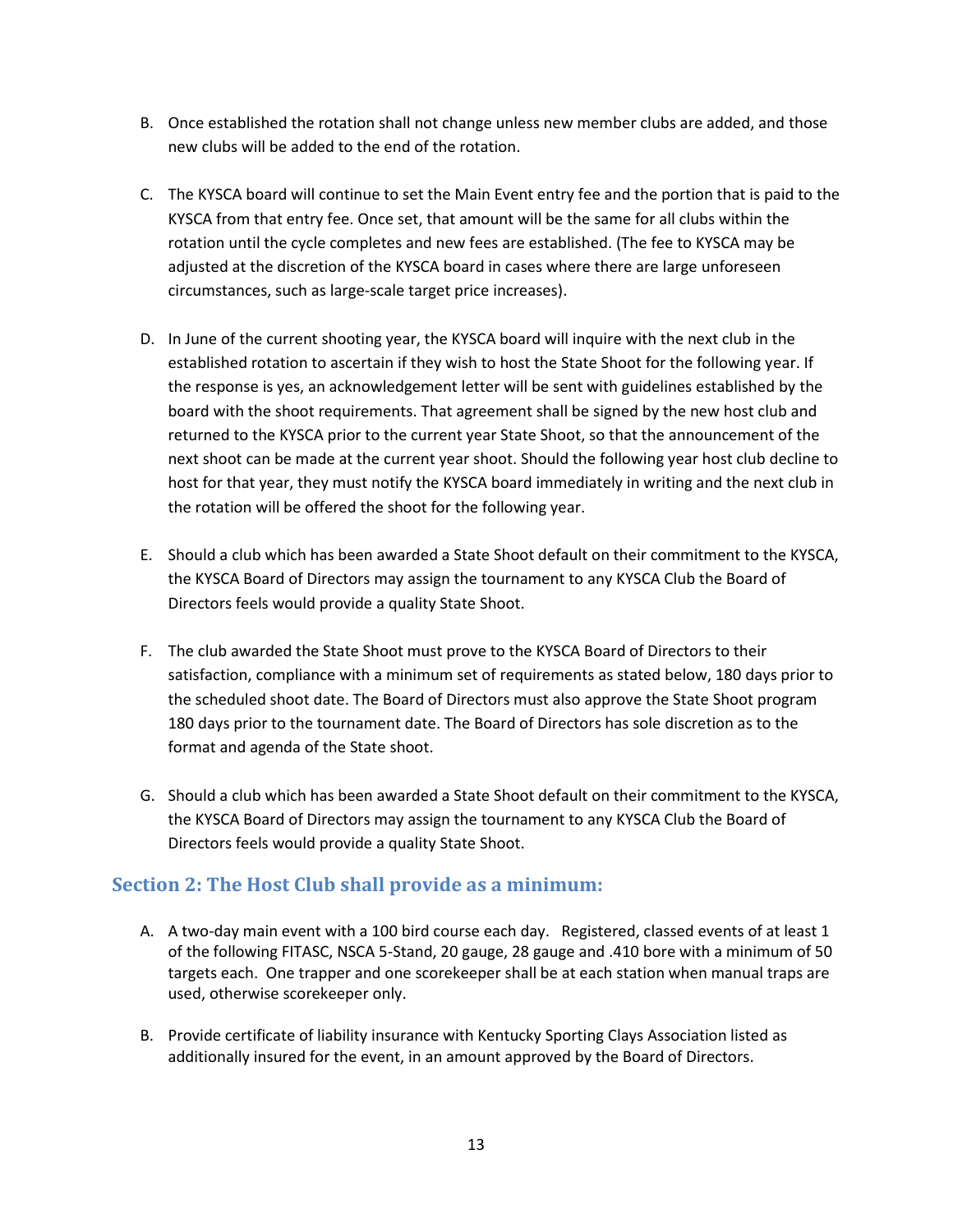- C. The KYSCA shall provide the host club with trophies, awards, prizes for open NSCA members to be awarded at the State Tournament. (NSCA members from other states will not be discriminated against by keeping awards and monies for residents only) All monies and awards will be in Open Classes. The money is to be raised by the per target KYSCA fee at registered events.
- D. All Sub-Junior shooters will be given free admission to the state shoot regardless of residence, Juniors may shoot for 33%. However they are eligible for trophies only, unless they choose to pay full entry fee. The free entry fee will be divided between the host club and the KYSCA. KYSCA will reimburse club at 50 % (Fifty percent) of actual target cost incurred by the club. i.e.: \$5 (Five) dollars per 100 targets.

## <span id="page-13-0"></span>**Article XII- All-State Teams**

### <span id="page-13-1"></span>**Section 1: Recognition of All State Teams**

The KYSCA will recognize the state team selected annually by the NSCA in accordance with the rules and regulations in effect at the time of the selection.

## <span id="page-13-2"></span>**Article XIII – Penalties and Suspensions**

### <span id="page-13-3"></span>**Section 1: Incorporation of NSCA Rules & Regulations**

The KYSCA adopts and incorporates the Penalties/Suspension provisions of the NSCA Rules and Regulations, both current and amended from time to time by the NSCA.

### <span id="page-13-4"></span>**Section 2: Submission of Complaints**

All complaints against a member club or an individual member under the NSCA Rules and Regulations must be in writing and delivered to the Secretary of the KYSCA before any action is instigated by the KYSCA.

#### <span id="page-13-5"></span>**Section 3: Executive Session**

All complaints, penalties, and/or suspensions against member clubs or individual members will be addressed in executive session to protect the privacy of all parties involved.

### <span id="page-13-6"></span>**Section 4: Imposing of Penalties/Suspensions**

The KYSCA Board of Directors reserves the right to impose Penalties and/or suspensions against any member club or individual member after due process hearings or investigations of any